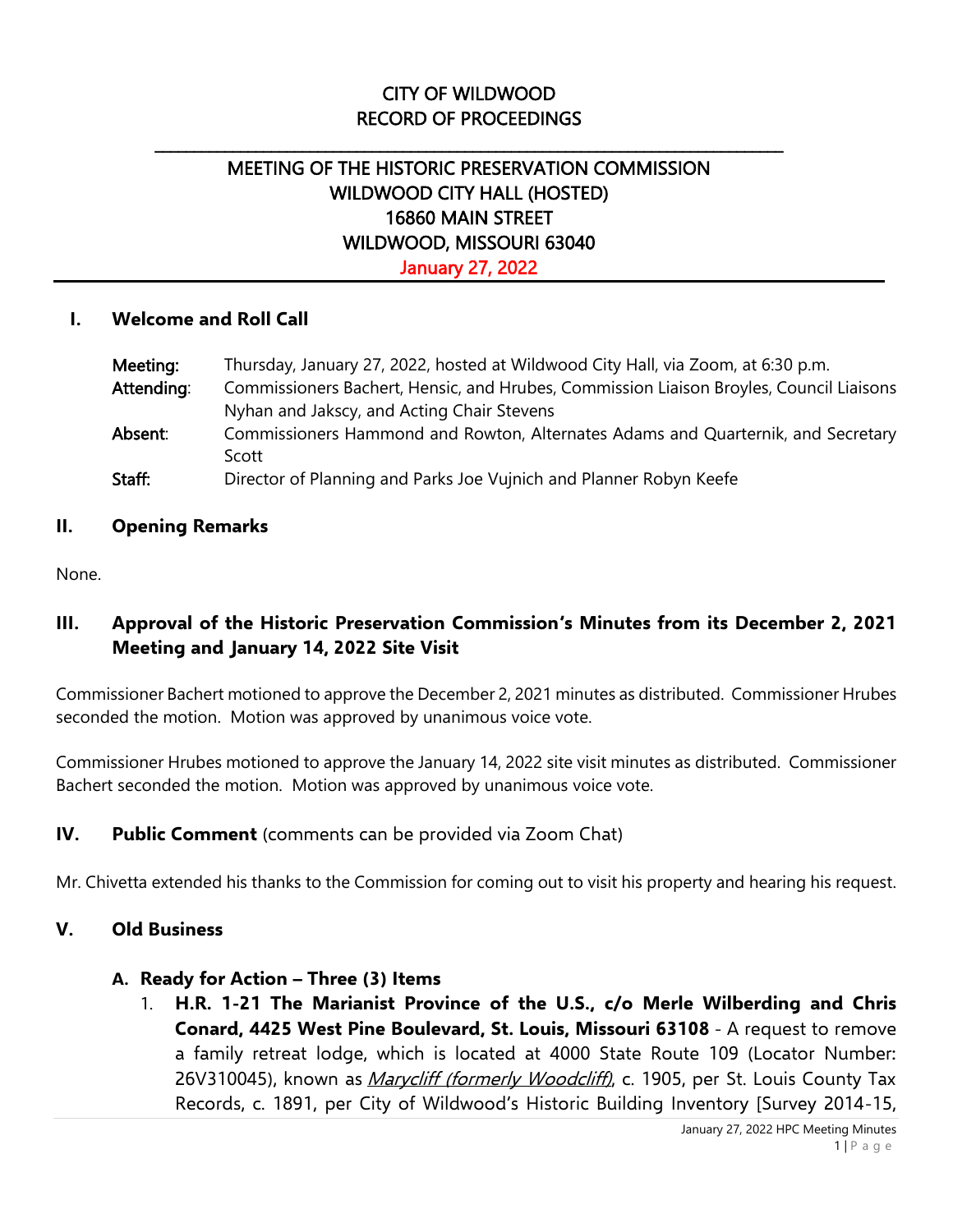Updated July 2019, Page 120 of 343], from the City's Historic Register. This tract of land is zoned NU Non-Urban Residence District, with a Conditional Use Permit (CUP). The property owners have applied to rescind the Wildwood Historic Registry designation (Ordinance #2475), noting the original plans to renovate and preserve Marycliff are no longer feasible. The owners are entitled to remove the property from the list, given the designation was not in conjunction with a historic zoning district or overlay, or along with an ordinance expressly granting economic or regulatory incentives. **(Ward Six)**

Planner Keefe gave a brief slide presentation on the Marycliff Residence asset, ending with the Department recommending the Historic Preservation Commission support the applicant's request to remove the asset from the Wildwood Historic Register. It was noted the owners are entitled to remove the property, given the voluntary nature of Wildwood's Historic Preservation and Restoration Ordinance.

Commissioner Hammond asked, assuming the asset were removed from the Register, if it would still have to come back to the Historic Preservation Commission for review, in the event alterations to the exterior of the residence or demolition of it, were/was proposed, given the age of the structure. Director Vujnich affirmed that there would be significant review involved, if a demolition action was requested for the Marycliff Residence, including review with the Historic Preservation Commission. Commissioner Hammond then followed up with asking what would happen if the structure were allowed to deteriorate beyond salvaging. He noted this course of action would be the worst-case scenario. Director Vujnich acknowledged this practice had been taken by some property owners in the area, but noted that the Marianists, until very recently, had been actively utilizing the residence as part of its mission.

The applicant's representative and attorney, Chris Conard, noted there was no intention to let the structure deteriorate, until there was no other option. The intent, as he understands it, is to explore all options for the property. He noted that he had spoke to Staff before the meeting, and that he expected there would be conversation between Staff and the Province about various options. He noted he thought the Marianists would go forward in a collaborative way and acknowledged that the Marycliff Residence was a community asset.

Commissioner Hammond motioned to support the petitioner's request to remove the Marycliff Residence asset from the Wildwood Historic Register. Commissioner Hrubes seconded the motion. Motion was approved by unanimous voice vote.

# 2. Wildwood History Book Discussion (**Wards – All**)

Planner Keefe gave a presentation on Department recommendations for edits and next steps for the Wildwood History Book, including recommendations for edits to Chapter Five (5), Chapter Six (6), and addition of an Epilogue.

Acting Chair Stevens noted the Department's recommendations were thought-provoking and informative, and asserted that she felt the tone of the book should be a positive one. Commissioners Hammond, Bachert, and Hensic agreed.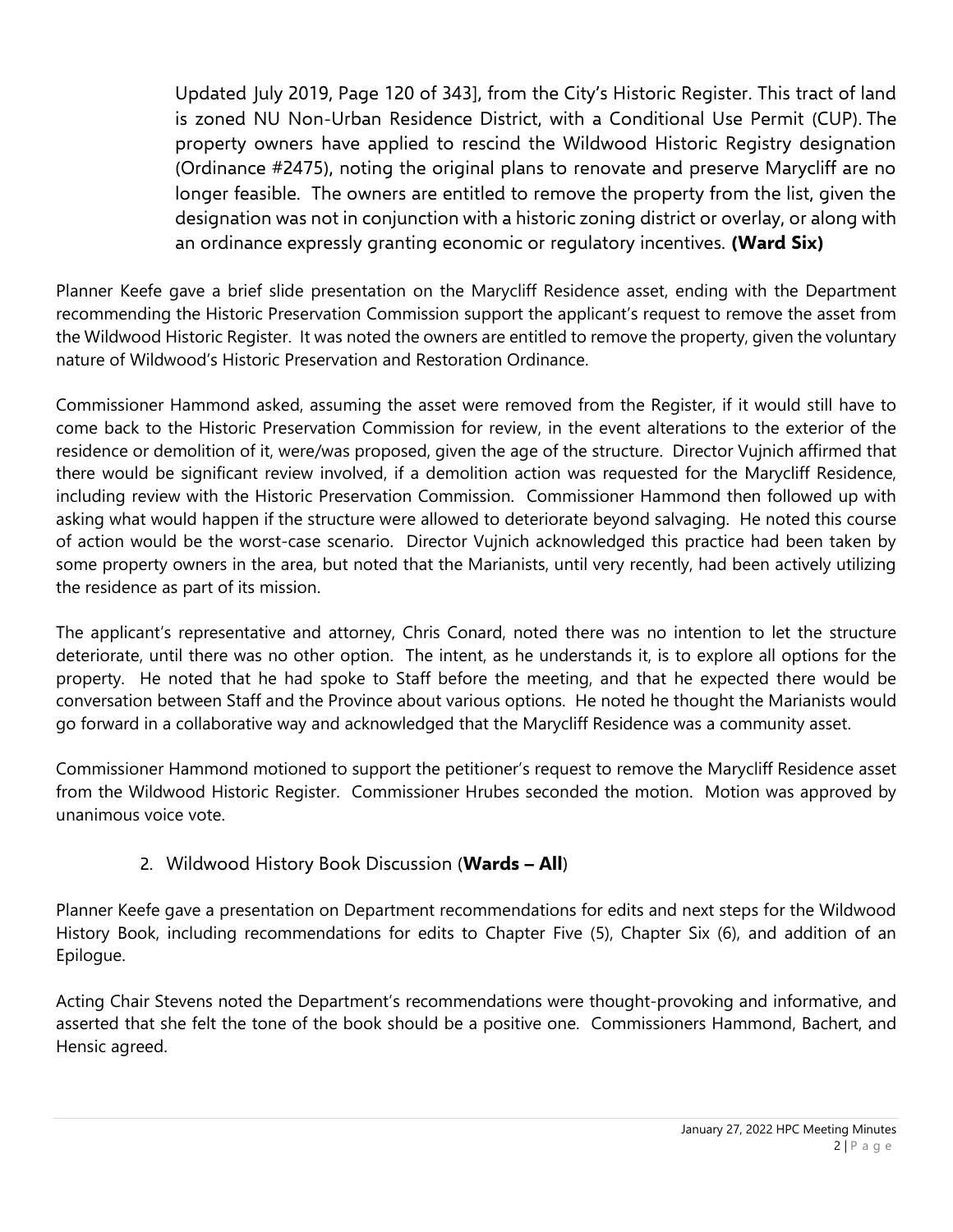Commissioner Hrubes echoed everyone's agreement, except for the comments regarding the attack on the Capitol. Commissioner Hammond noted that it was the history of "us" during this time and that it was one (1) of two (2) major news items during this time. Director Vujnich noted that he was not aware of any Wildwood residents that participated in the attack, and that it was within the purview of the Historic Preservation Commission to remove that portion if it chose. Commissioner Hammond asserted the book had covered national news items in other sections, and, in his opinion, it was important. Acting Chair Stevens suggested that a mention of it was appropriate, though it could be limited to a few sentences. Planner Keefe noted the section, as it stood, was only a few sentences, and clarified the Department recommendation was not intended to increase its length, just be more descriptive. Acting Chair Stevens asked if more comments should be presented to Staff (by the following Friday), before a decision on the matter was made. Staff encouraged that a vote be taken at the meeting, but exclusive of the Capitol attack comments and content, to provide some direction to Ms. VonGruben and show consensus. Some language regarding the Capitol attack would be presented to the Commission at a later date for review and action.

Commission Liaison Broyles commented there was also some dilemma in Wildwood within the area schools concerning Critical Race Theory, noting the impacts to the community as a whole. Acting Chair Stevens suggested Staff bring that matter back to the Commission, after talking to Ms. VonGruben.

Commissioner Bachert motioned to approve all Department recommendations, as presented, withholding the issues concerning the Capitol attack and Critical Race Theory, for further discussion. Commissioner Hrubes seconded the motion.

A roll call vote was taken:

Ayes: Commissioners Hensic, Bachert, and Hrubes, and Acting Chair Stevens

Nays: Commissioner Hammond

Commissioner Hammond asked the Commission if there was any direction that would be provided to Staff and Ms. VonGruben concerning the Capitol attack and Critical Race Theory topics. He commented he felt the current language around the Capitol attack was fine, as it stood, and the Critical Race Theory topic should not be addressed in the book. Director Vujnich clarified that the Department's position pertaining to the Capitol attack content was a mere rephrasing to obtain a more neutral tone. Planner Keefe added the Department intended to present language to the Commission at the next meeting with the proposed rewording, and this rewording would also be influenced by any comments received from Commissioners.

Planner Keefe concluded with next steps and a timeline targeting Celebrate Wildwood Event 2022. Director Vujnich noted that the Commission would have an opportunity to review the remaining work on the book at each step.

### 3. Update on 2022 Work Program (Wards – All)

Director Vujnich noted some projects are on-hold due to seasonal conditions. He noted the Route 66 Roadside Park was moving forward in 2022. Staff are meeting with the selected consultant in February and would come before the Commission soon after. He also noted that the advocacy of Council Liaisons, Council Members Jacsky and Nyhan, resulted in City Council funding of the comprehensive planning effort for the park.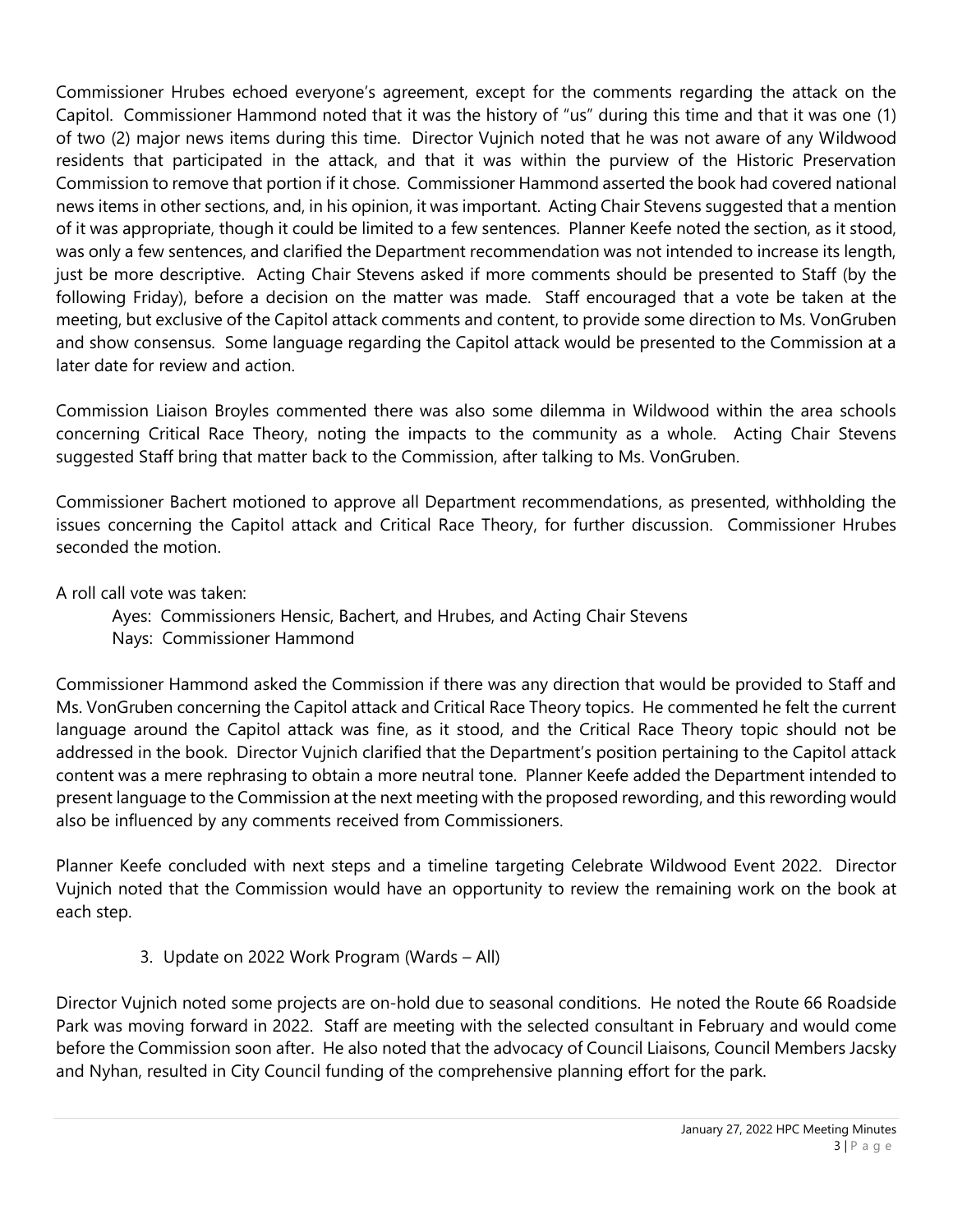Director Vujnich stated the Orrville Historic Community Marker was in the process of being relocated to better reflect the location chosen by the Commission. The parking pad will be added soon after.

Commissioner Hammond asked about the funding set aside for the Essen Log Cabin. He noted the funds were tagged for 2023. Director Vujnich clarified that multiple decisions will be made in 2022, in preparation for the reconstruction in 2023.

- B. Not Ready for Action Three (3) Items
	- 1. Discussion Regarding the Future Location for the Essen Log Cabin **(Wards – All)**
	- 2. Development of Work Program for Historic Route 66 Promotion **(Wards – All)**
	- 3. Update on Kohn Park Sign **(Ward One)**

### **VI. New Business**

# **A. Ready for Action – No Items**

- B. Not Ready for Action Two (2) Items
	- 1. Discussion Regarding the Age Threshold Used to Determine Qualification as Historic **(Wards – All)**
	- 2. Overview of Maintenance Bids for Old Pond School **(Ward One)**

# **VII. Review of Proposed Zoning/Plats/Site Development Plans/Demolition Requests – One (1) Item**

**A.** Review of findings from a site visit to a property located at 25 Centaur Road (Locator #19Y220066), with demolition proposed for the existing single-family dwelling/retreat center, swimming pool and related structures, guest cottage, and bathhouse. The primary structure, built circa 1860, has been surveyed, and is included in the City of Wildwood Historic Building Inventory. At the January 14, 2022 Special Meeting of the Historic Preservation Commission, five (5) Commissioners and one (1) Alternate toured the site to provide comment in the attached site visit summary and letter. (**Ward One**)

Planner Keefe gave a slide presentation of the site visit. Mr. Chivetta, the owner, then presented, noting he and his wife purchased the property with the intention of turning it into their estate. He mentioned that many of the buildings were in disrepair after nearly a decade of deferred maintenance. He noted the multiple additions to the main residence make it difficult to use the structure as a residence. He is before the Commission to request removal of the four (4) structures identified in the permit application. Mr. Chivetta noted that he would be happy to contribute the stone, if a plan were in-place to do so.

Commissioner Hrubes motioned to approve the demolition. Commissioner Bachert seconded the motion. Motion passed by unanimous voice vote.

# **VIII. Other Matters for Consideration – Three (3) Items**